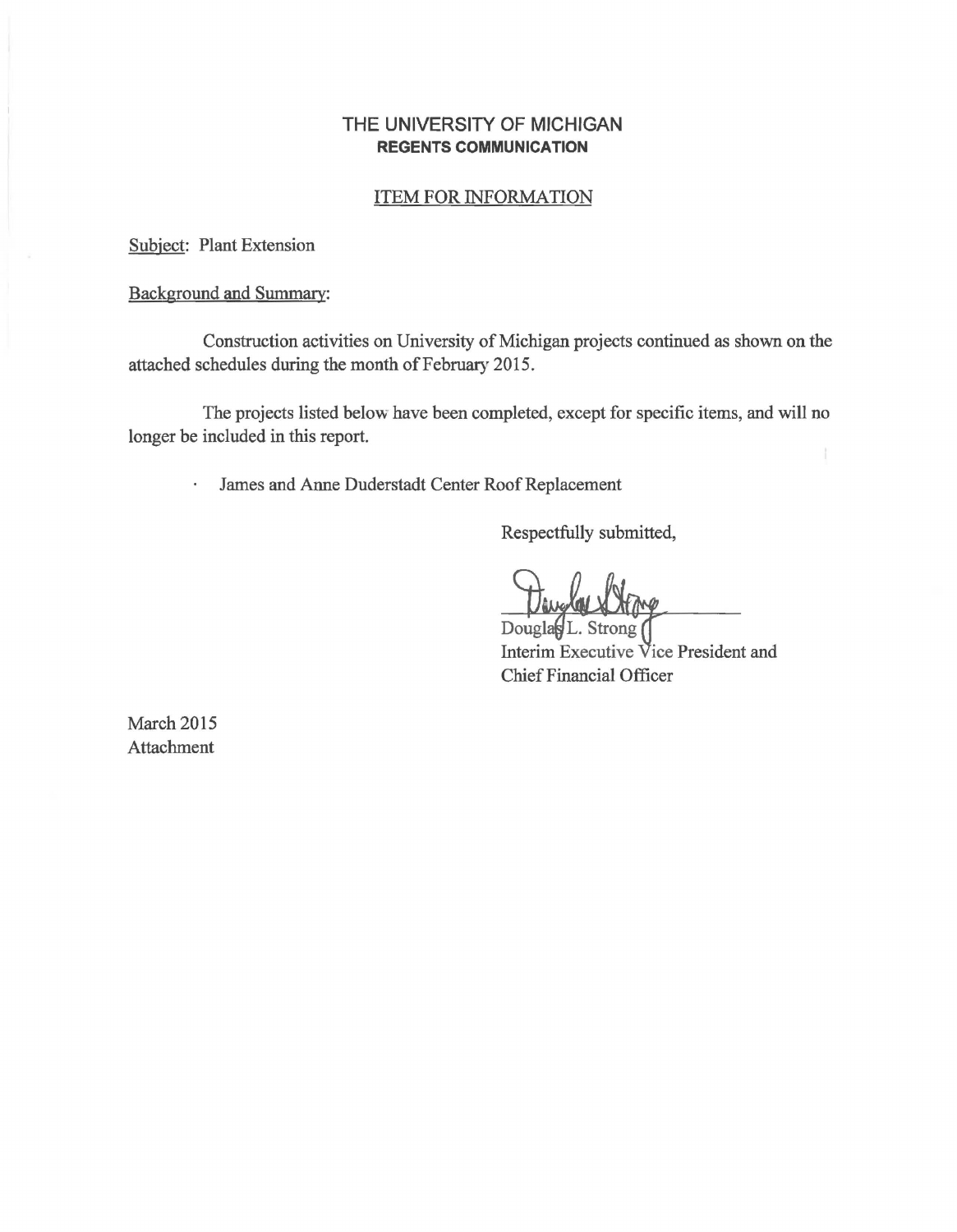## **PROJECTS IN PLANNING** March 2015

|                                                                                                                                                                                       | <b>Proposed</b>       |                                                                                                              |  |  |
|---------------------------------------------------------------------------------------------------------------------------------------------------------------------------------------|-----------------------|--------------------------------------------------------------------------------------------------------------|--|--|
| <b>Project</b>                                                                                                                                                                        | <b>Project Budget</b> | <b>Source of Funds</b>                                                                                       |  |  |
| Ann Arbor<br><b>ARCHITECT APPOINTED</b><br>Eda U. Gerstacker Grove                                                                                                                    | \$<br>6,900,000       | Gifts and College of Engineering resources                                                                   |  |  |
| <b>Stoss</b><br>Richard L. Postma Family Clubhouse<br>Partners & Sirny Architects                                                                                                     | \$<br>12,000,000      | Athletic Department resources and gifts                                                                      |  |  |
| <b>Transportation Operations and Maintenance Facility</b><br><b>URS</b>                                                                                                               | \$<br>38,500,000      | Parking resources                                                                                            |  |  |
| WORKING DRAWINGS IN PREPARATION<br>Art and Architecture Building<br>A. Alfred Taubman Wing Project<br>Integrated Design Solutions in collaboration with<br><b>Preston Scott Cohen</b> | \$<br>28,500,000      | Gifts, investment proceeds, and A. Alfred<br>Taubman College of Architecture and Urban<br>Planning resources |  |  |
| <b>Biological Science Building</b><br>SmithGroupJJR                                                                                                                                   | \$<br>261,000,000     | College of Literature, Science, and the Arts<br>resources and Office of the Provost resources                |  |  |
| <b>Central Power Plant</b><br>Fire Protection System for Steam Turbines<br><b>UM-AEC</b>                                                                                              | \$<br>1,900,000       | Utility resources                                                                                            |  |  |
| <b>Clarence Cook Little Science Building</b><br><b>Geological Sciences Laboratory Renovations</b><br><b>UM-AEC</b>                                                                    | \$<br>1,350,000       | College of Literature, Science, and the Arts<br>resources                                                    |  |  |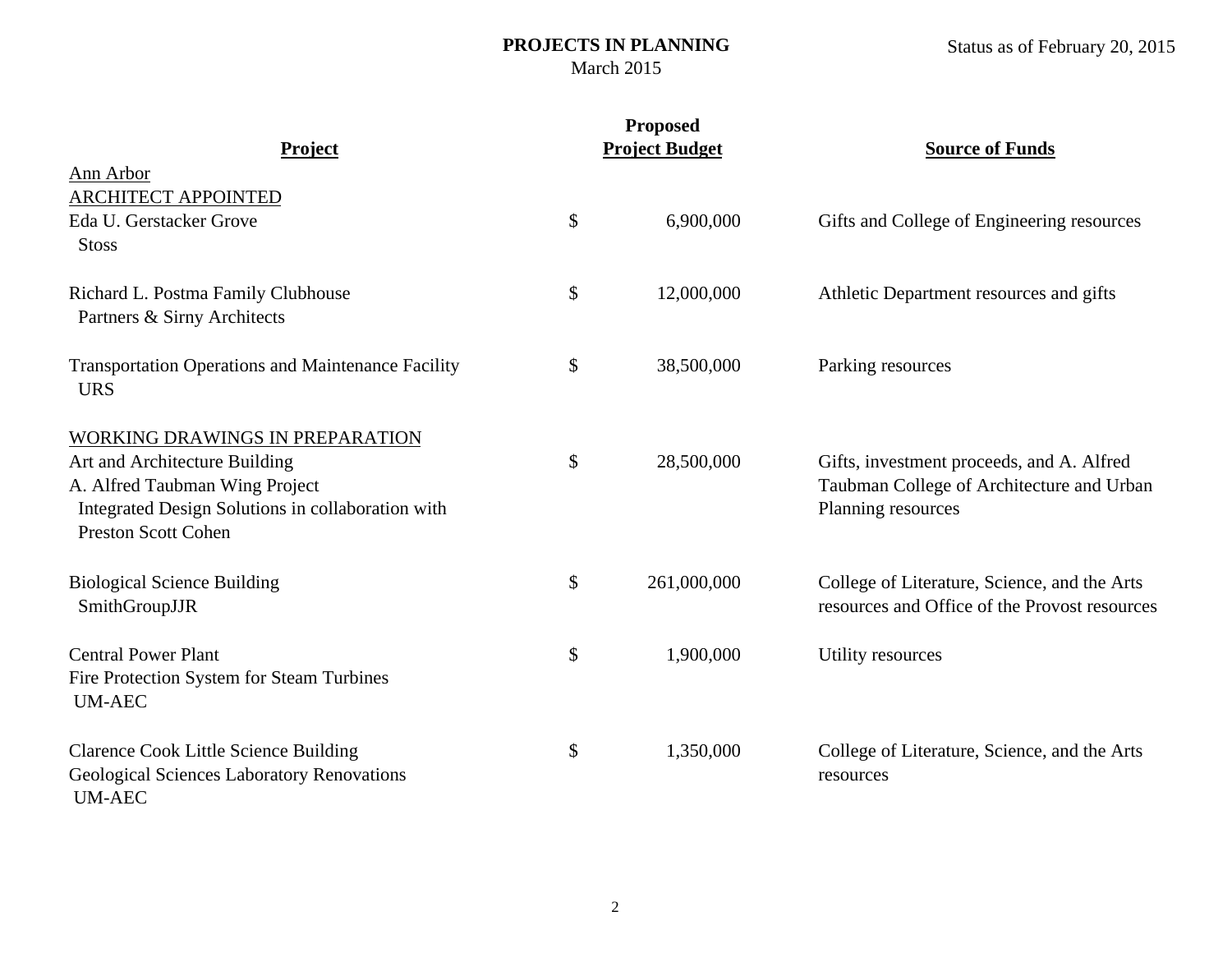## **PROJECTS IN PLANNING** March 2015

|                                                          |    | <b>Proposed</b>       |                                             |  |  |
|----------------------------------------------------------|----|-----------------------|---------------------------------------------|--|--|
| <b>Project</b>                                           |    | <b>Project Budget</b> | <b>Source of Funds</b>                      |  |  |
| WORKING DRAWINGS IN PREPARATION                          |    |                       |                                             |  |  |
| <b>Intramural Sports Building</b>                        | \$ | 21,400,000            | Investment proceeds and the Student Life    |  |  |
| Renovation                                               |    |                       | <b>Student Fee for Facility Renewal</b>     |  |  |
| Integrated Design Solutions in association with          |    |                       |                                             |  |  |
| <b>RDG Planning and Design</b>                           |    |                       |                                             |  |  |
| Lorch Hall                                               | \$ | 1,825,000             | College of Literature, Science and the Arts |  |  |
| East Wing Second Floor Renovation                        |    |                       | <b>Resources</b>                            |  |  |
| <b>UM-AEC</b>                                            |    |                       |                                             |  |  |
| Medical Sciences Research Building II                    | \$ | 14,000,000            | <b>Investment proceeds and General Fund</b> |  |  |
| Chiller Replacement and Chilled Water Interconnection to |    |                       | resources                                   |  |  |
| Medical Sciences Research Building III                   |    |                       |                                             |  |  |
| <b>Integrated Design Services</b>                        |    |                       |                                             |  |  |
| Michigan League                                          | \$ | 2,600,000             | General Fund resources and Student Life     |  |  |
| Roof Replacement                                         |    |                       | resources                                   |  |  |
| <b>UM-AEC</b>                                            |    |                       |                                             |  |  |
| <b>Nuclear Engineering Laboratory Renovation</b>         | \$ | 11,400,000            | College of Engineering resources            |  |  |
| SmithGroupJJR                                            |    |                       |                                             |  |  |
| Stephen M. Ross Athletic Campus                          | \$ | 168,000,000           | Athletic Department resources and gifts     |  |  |
| Athletics South Competition and Performance Project      |    |                       |                                             |  |  |
| <b>TMP</b> Architecture                                  |    |                       |                                             |  |  |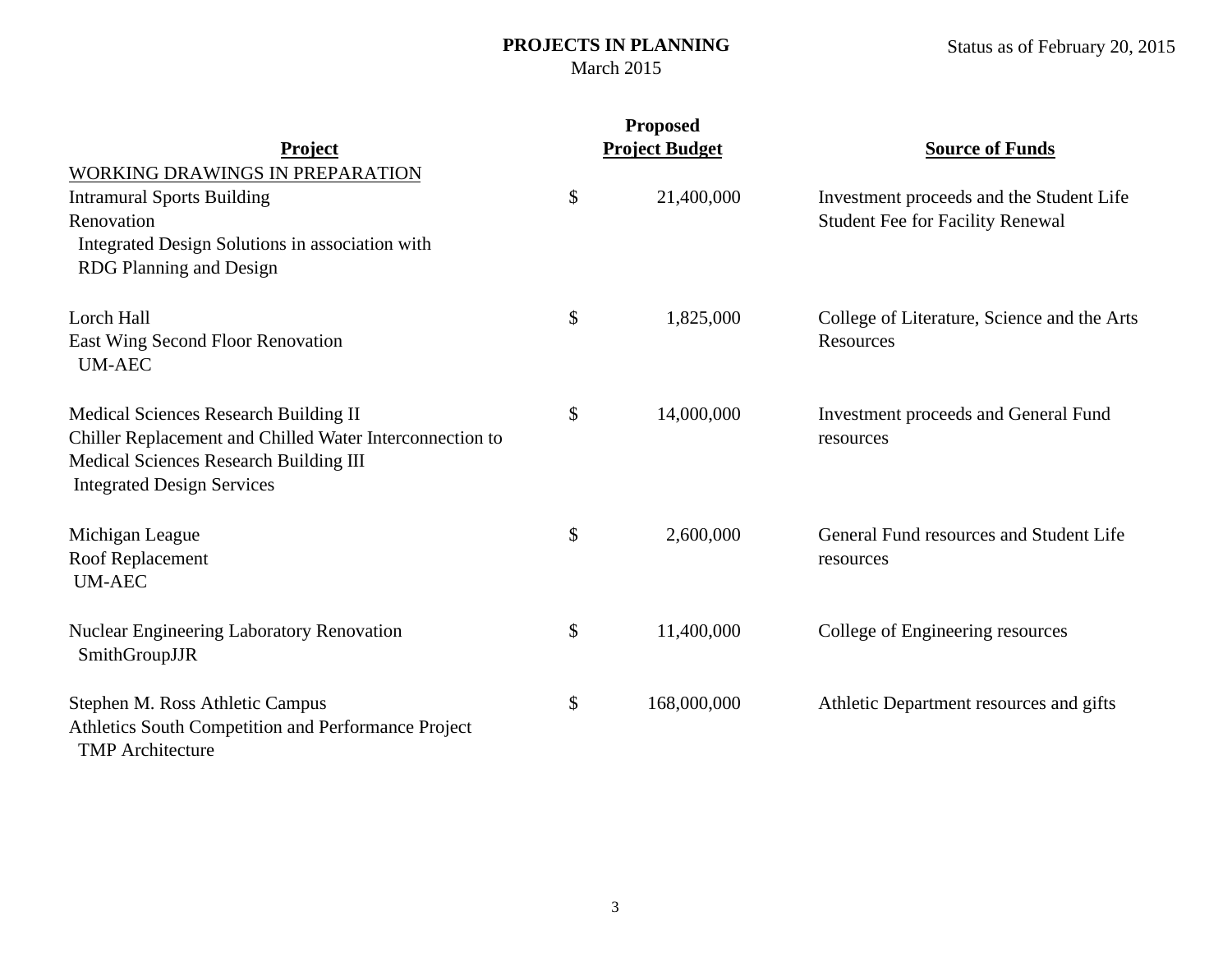## **PROJECTS IN PLANNING** March 2015

|                                                                                                                                                             |    | <b>Proposed</b>       |                                              |
|-------------------------------------------------------------------------------------------------------------------------------------------------------------|----|-----------------------|----------------------------------------------|
| <b>Project</b>                                                                                                                                              |    | <b>Project Budget</b> | <b>Source of Funds</b>                       |
| <b>WORKING DRAWINGS IN PREPARATION</b>                                                                                                                      |    |                       |                                              |
| <b>UMHHC University Hospital</b>                                                                                                                            | \$ | 23,500,000            | Hospitals and Health Centers' resources      |
| <b>Operating Room Expansion</b>                                                                                                                             |    |                       |                                              |
| <b>HKS</b> Architects                                                                                                                                       |    |                       |                                              |
| UMHHC University Hospital and University Hospital South<br>Renovations for Magnetic Resonance Imaging Suite Expansion<br><b>Integrated Design Solutions</b> | \$ | 10,000,000            | Hospitals and Health Centers' resources      |
| Weiser Hall                                                                                                                                                 | \$ | 49,000,000            | College of Literature, Science, and the Arts |
| Renovation                                                                                                                                                  |    |                       | resources and investment proceeds            |
| Diamond Schmitt Architects                                                                                                                                  |    |                       |                                              |
| Yost Ice Arena                                                                                                                                              | \$ | 5,800,000             | <b>Athletic Department resources</b>         |
| Ice System Improvements                                                                                                                                     |    |                       |                                              |
| <b>Stevens Engineering</b>                                                                                                                                  |    |                       |                                              |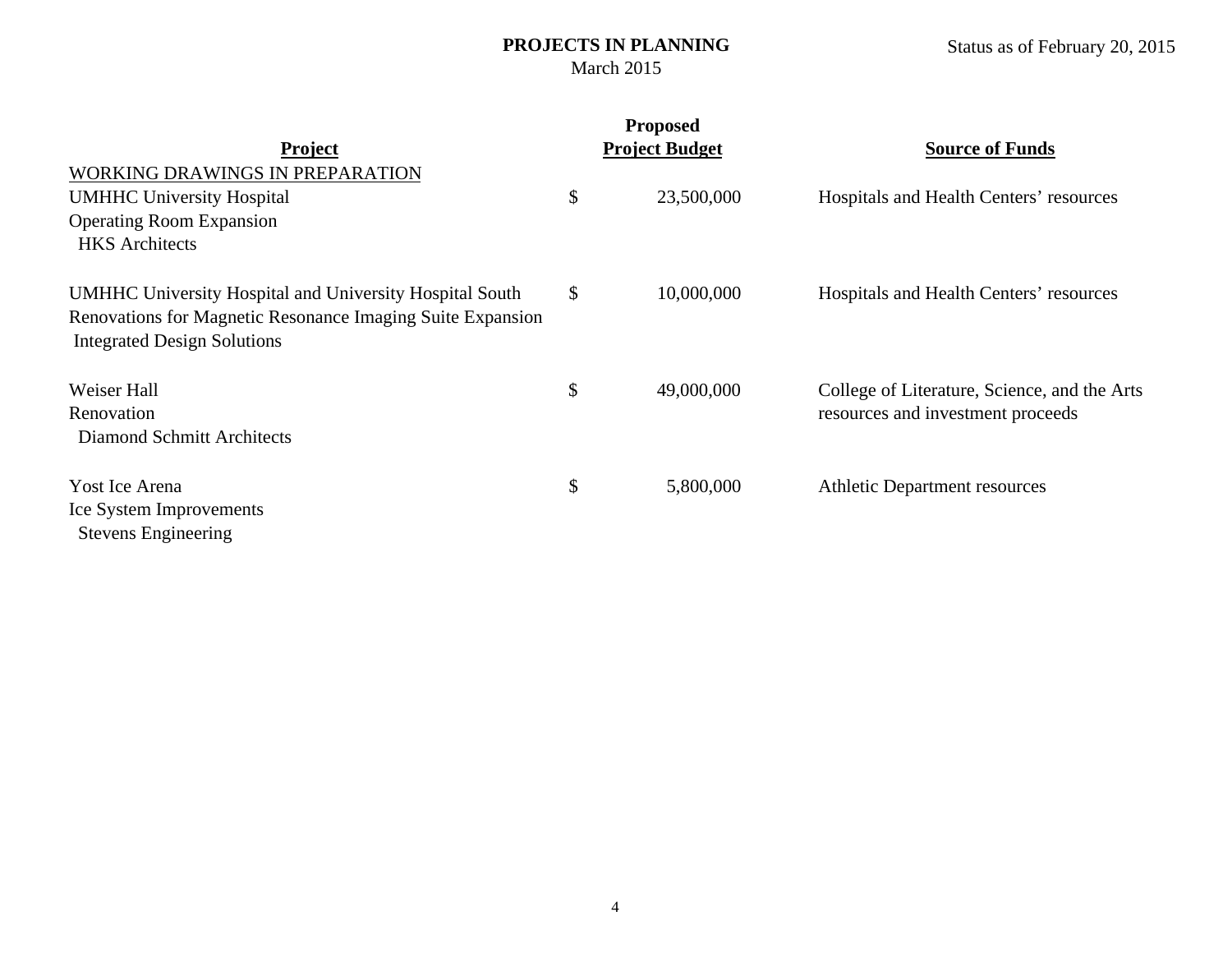| Project<br><b>Ann Arbor</b>                                                                    | Project<br><b>Budget</b> | <b>Date</b><br>Construction<br><b>Started</b> | Original<br>Completion<br><b>Date</b> | <b>Current</b><br>Completion<br><b>Date</b> | <b>Source of Funds</b>                                                                                                                                             |
|------------------------------------------------------------------------------------------------|--------------------------|-----------------------------------------------|---------------------------------------|---------------------------------------------|--------------------------------------------------------------------------------------------------------------------------------------------------------------------|
| George Granger Brown Memorial Laboratories<br>Renovation<br><b>Integrated Design Solutions</b> | \$<br>47,000,000         | $Jul-14$                                      | $Sep-16$                              | $Sep-16$                                    | FY11 capital outlay<br>request to the State of<br>Michigan, investment<br>proceeds, College of<br>Engineering resources, and<br>Office of the Provost<br>resources |
| William L. Clements Library Infrastructure Improvements and \$<br>Addition<br>SmithGroupJJR    | 16,800,000               | Feb-14                                        | $Dec-15$                              | $Dec-15$                                    | Gifts and investment<br>proceeds                                                                                                                                   |
| Dental Building to Palmer Commons Chilled Water<br>Interconnection<br><b>OHM</b> Advisors      | \$<br>3,000,000          | Jul-14                                        | $Jun-15$                              | $Jun-15$                                    | Investment proceeds                                                                                                                                                |
| Department of Intercollegiate Athletics Operations Center<br>Niagara Murano                    | \$<br>6,000,000          | $Oct-14$                                      | $Dec-15$                              | $Dec-15$                                    | <b>Athletic Department</b><br>resources                                                                                                                            |
| James and Anne Duderstadt Center<br>Roof Replacement<br><b>UM-AEC</b>                          | \$<br>2,200,000          | Sep-14                                        | $Jun-15$                              | $Dec-14$                                    | General Fund resources                                                                                                                                             |
| East Hall<br>Masonry Cornice and Window Soffit Repairs<br>Wiss, Janney, Elstner Associates     | \$<br>1,600,000          | Aug- $14$                                     | $Dec-14$                              | $Dec-15$                                    | <b>General Fund resources</b>                                                                                                                                      |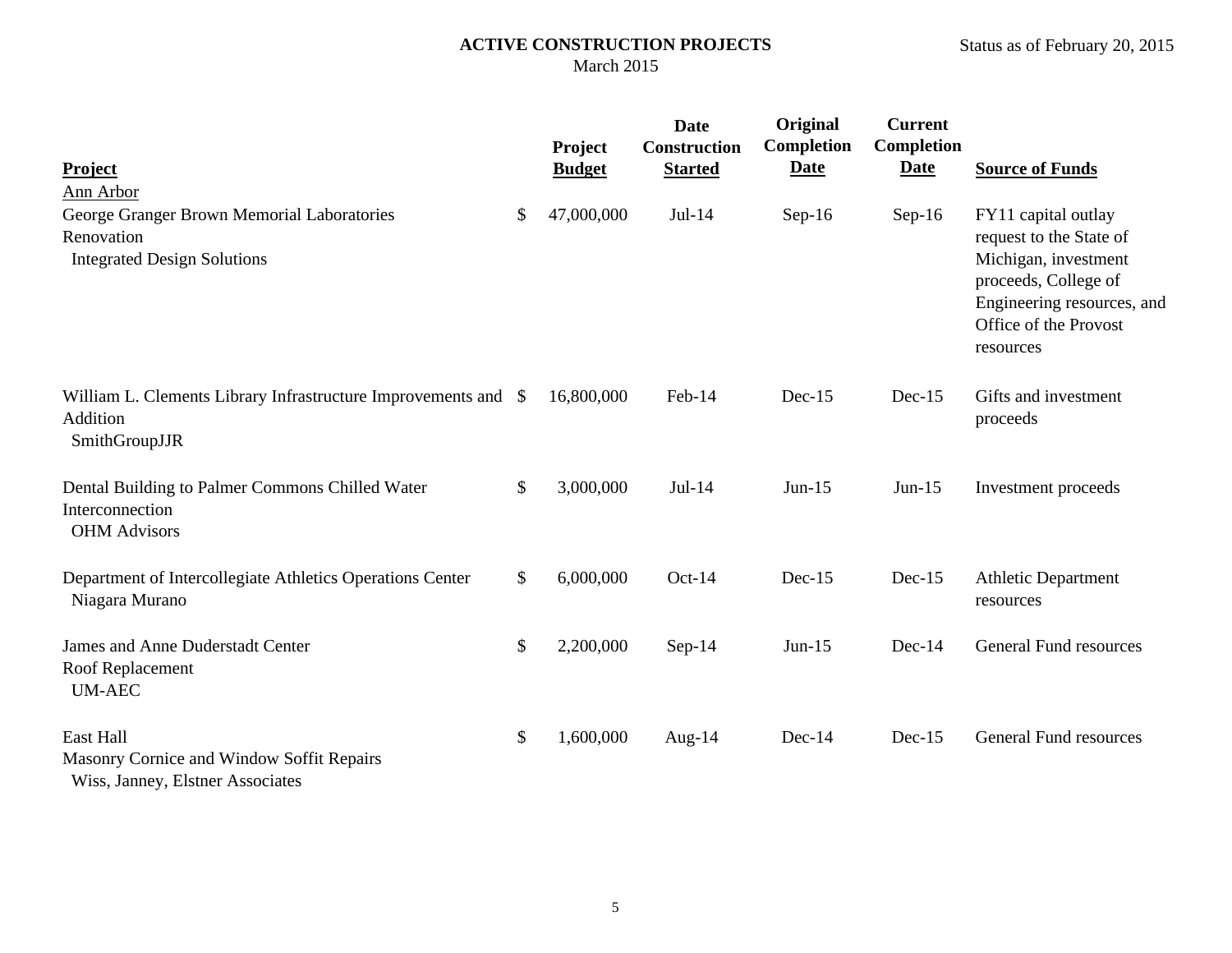# Status as of February 20, 2015

| Project<br>Glen Avenue Parking Structure<br><b>Elevator Replacement and Improvements</b><br><b>UM-AEC</b>         | \$<br>Project<br><b>Budget</b><br>3,000,000 | <b>Date</b><br><b>Construction</b><br><b>Started</b><br>Aug- $14$ | Original<br><b>Completion</b><br><b>Date</b><br>$Dec-15$ | <b>Current</b><br>Completion<br><b>Date</b><br>$Dec-15$ | <b>Source of Funds</b><br>Parking resources                 |
|-------------------------------------------------------------------------------------------------------------------|---------------------------------------------|-------------------------------------------------------------------|----------------------------------------------------------|---------------------------------------------------------|-------------------------------------------------------------|
| Institute of Continuing Legal Education<br><b>First Floor Renovations</b><br><b>UM-AEC</b>                        | \$<br>1,750,000                             | $Jan-15$                                                          | $Dec-15$                                                 | $Dec-15$                                                | Institute of Continuing<br><b>Legal Education resources</b> |
| W. K. Kellogg Eye Center<br><b>Renovation for Clinical Research</b><br><b>UM-AEC</b>                              | \$<br>2,600,000                             | $Sep-14$                                                          | $Jun-15$                                                 | $Jun-15$                                                | <b>Medical School resources</b>                             |
| Elmer D. Mitchell Field Improvements<br>SmithGroupJJR                                                             | \$<br>8,000,000                             | Apr-14                                                            | $Dec-14$                                                 | $Jun-15$                                                | Investment proceeds                                         |
| Earl V. Moore Building Renovation and Brehm Pavilion<br><b>Integrated Design Solutions</b>                        | \$<br>24,320,000                            | Apr-14                                                            | $Dec-15$                                                 | $Dec-15$                                                | Investment proceeds and<br>gifts                            |
| Hoover Avenue Heating Plant<br><b>Boiler Replacement</b><br><b>UM-AEC</b>                                         | \$<br>1,100,000                             | $Jan-15$                                                          | $Dec-15$                                                 | $Dec-15$                                                | Utilities resources                                         |
| Michigan Memorial Phoenix Project Laboratory<br>Renovations for Battery Prototype Facility<br>Lord Aeck & Sargent | \$<br>1,600,000                             | $Oct-14$                                                          | $Sep-15$                                                 | $Sep-15$                                                | <b>General Fund resources</b>                               |
| <b>Munger Graduate Residences</b><br>Integrated Design Solutions in collaboration with<br>Hartman-Cox Architects  | \$<br>185,000,000                           | $Oct-13$                                                          | $Sep-15$                                                 | $Sep-15$                                                | Gift and Housing<br>resources                               |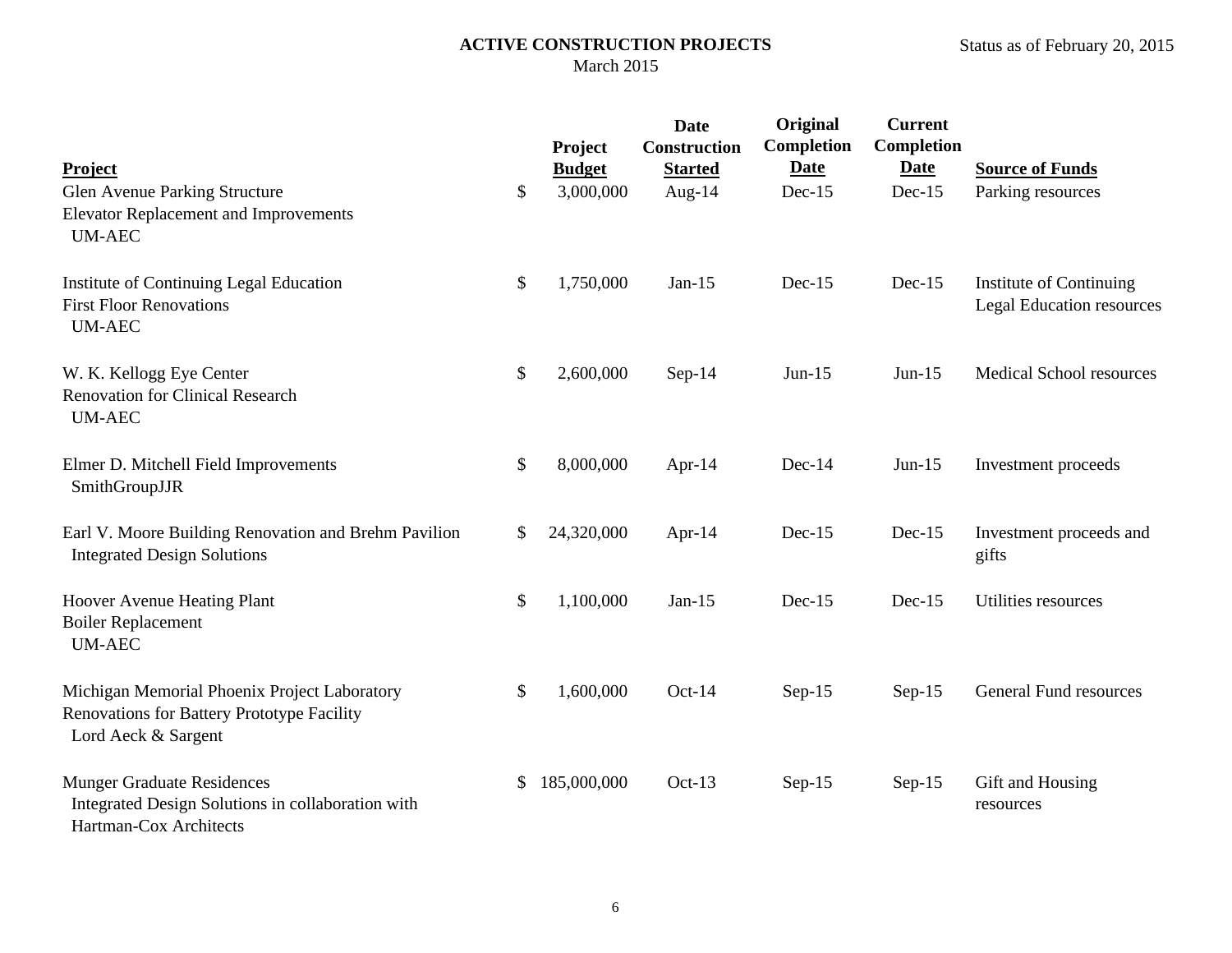| Project<br>North Campus Research Complex Buildings 10 and 14<br>Renovations for the Institute for Healthcare Policy and                                                                                                                   | \$<br>Project<br><b>Budget</b><br>4,300,000 | <b>Date</b><br><b>Construction</b><br><b>Started</b><br>$Jul-14$ | Original<br><b>Completion</b><br><b>Date</b><br>$Dec-15$ | <b>Current</b><br>Completion<br><b>Date</b><br>$Dec-15$ | <b>Source of Funds</b><br>Medical School resources |
|-------------------------------------------------------------------------------------------------------------------------------------------------------------------------------------------------------------------------------------------|---------------------------------------------|------------------------------------------------------------------|----------------------------------------------------------|---------------------------------------------------------|----------------------------------------------------|
| Innovation<br><b>UM-AEC</b>                                                                                                                                                                                                               |                                             |                                                                  |                                                          |                                                         |                                                    |
| Power Center for the Performing Arts Improvements<br>SmithGroupJJR                                                                                                                                                                        | \$<br>1,500,000                             | Apr-14                                                           | $Jun-15$                                                 | $Jun-15$                                                | Investment proceeds                                |
| Horace H. Rackham School of Graduate Studies<br><b>Infrastructure Improvements</b><br>UM-AEC in conjunction with Simpson Gumpertz & Heger                                                                                                 | \$<br>2,400,000                             | $May-14$                                                         | $Dec-15$                                                 | $Dec-15$                                                | Investment proceeds                                |
| Stephen M. Ross School of Business<br>Kresge Business Administration Library Renovation,<br>Computer and Executive Education Building Demolition,<br>New Academic Building, and Exterior Cladding Project<br>Kohn Pedersen Fox Associates | \$<br>135,000,000                           | Apr- $14$                                                        | $Dec-16$                                                 | $Dec-16$                                                | Gifts and investment<br>proceeds                   |
| School of Education Renovation<br><b>SHW Group</b>                                                                                                                                                                                        | \$<br>13,600,000                            | $Dec-13$                                                         | $Dec-15$                                                 | $Dec-15$                                                | Investment proceeds                                |
| <b>School of Nursing New Building</b><br>RDG Planning and Design                                                                                                                                                                          | \$<br>50,000,000                            | $Sep-13$                                                         | $Dec-15$                                                 | $Dec-15$                                                | Investment proceeds                                |
| A. Alfred Taubman Health Sciences Library Renovation<br>TMP Architecture Inc. in collaboration with Ballinger                                                                                                                             | \$<br>55,000,000                            | $Dec-13$                                                         | $Dec-15$                                                 | $Dec-15$                                                | <b>Medical School resources</b>                    |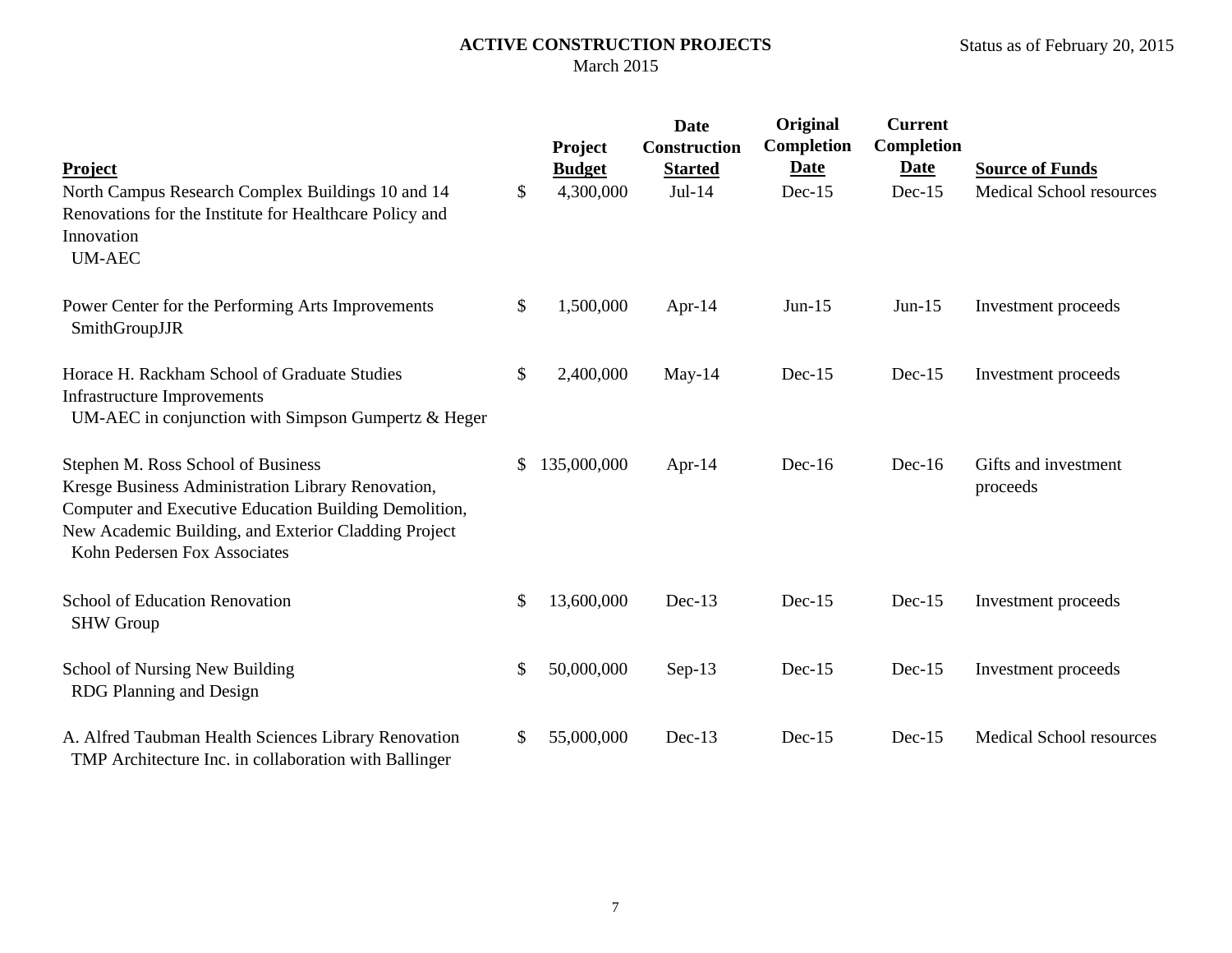|                                                                                                                                                                             | Project                          | <b>Date</b><br>Construction | Original<br><b>Completion</b> | <b>Current</b><br><b>Completion</b> |                                                                                                            |
|-----------------------------------------------------------------------------------------------------------------------------------------------------------------------------|----------------------------------|-----------------------------|-------------------------------|-------------------------------------|------------------------------------------------------------------------------------------------------------|
| Project<br>UMHHC W. K. Kellogg Eye Center<br><b>Auditorium Renovation</b><br><b>Integrated Design Solutions</b>                                                             | \$<br><b>Budget</b><br>1,305,000 | <b>Started</b><br>$Oct-14$  | <b>Date</b><br>$Jun-15$       | <b>Date</b><br>$Jun-15$             | <b>Source of Funds</b><br>Hospitals and Health<br>Centers' and Department<br>of Ophthalmology<br>resources |
| UMHHC C.S. Mott Children's and Von Voigtlander<br>Women's Hospitals Renovations for Child and Adolescent<br><b>Psychiatric Hospital Relocation</b><br><b>HKS</b> Architects | \$<br>10,900,000                 | $Sep-14$                    | $Jun-16$                      | $Jun-16$                            | Hospitals and Health<br>Centers' resources and<br>gifts                                                    |
| <b>UMHHC A. Alfred Taubman Health Care Center</b><br>Department of Emergency Medicine Renovation<br>Niagara Murano                                                          | \$<br>2,700,000                  | May-14                      | $Jun-15$                      | $Jun-15$                            | Hospitals and Health<br>Centers' resources                                                                 |
| <b>UMHHC University Hospital</b><br>Fire Detection and Alarm System Update<br><b>UM-AEC</b>                                                                                 | \$<br>4,500,000                  | $Nov-14$                    | $Sep-15$                      | $Sep-15$                            | Hospitals and Health<br>Centers' resources                                                                 |
| <b>UMHHC University Hospital Adult Emergency Department</b><br><b>Critical Care Unit</b><br>Niagara Murano                                                                  | \$<br>7,000,000                  | $Jul-14$                    | $Sep-15$                      | $Sep-15$                            | Hospitals and Health<br>Centers' resources                                                                 |
| <b>UMHHC University Hospital South</b><br><b>Medical Short Stay Unit</b><br><b>OX Studios</b>                                                                               | \$<br>9,000,000                  | $Jan-15$                    | $Sep-15$                      | $Sep-15$                            | Hospitals and Health<br>Centers' resources                                                                 |
| Varsity Drive Building Dry Collections Relocation<br>Renovations<br>SmithGroupJJR                                                                                           | \$<br>27,450,000                 | May-14                      | $Mar-15$                      | $Mar-15$                            | College of Literature,<br>Science, and the Arts<br>resources                                               |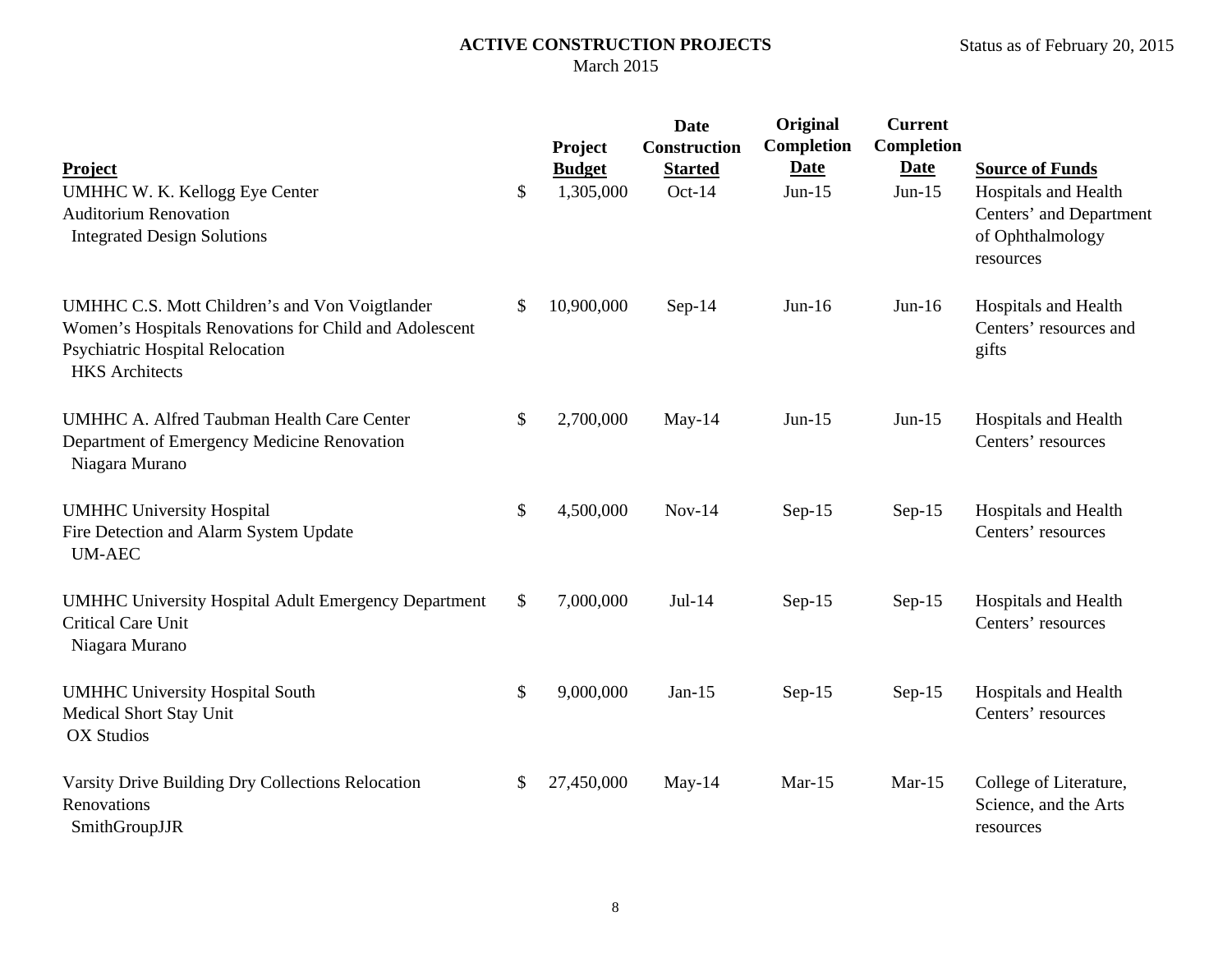| Project                                                                                                     |              | <b>Project</b><br><b>Budget</b> | <b>Date</b><br>Construction<br><b>Started</b> | Original<br>Completion<br><b>Date</b> | <b>Current</b><br>Completion<br><b>Date</b> | <b>Source of Funds</b>                                                                                         |
|-------------------------------------------------------------------------------------------------------------|--------------|---------------------------------|-----------------------------------------------|---------------------------------------|---------------------------------------------|----------------------------------------------------------------------------------------------------------------|
| West Hall                                                                                                   | \$           | 2,300,000                       | $Dec-14$                                      | $Dec-15$                              | $Dec-15$                                    | <b>General Fund resources</b>                                                                                  |
| Roof Replacement<br><b>UM-AEC</b>                                                                           |              |                                 |                                               |                                       |                                             |                                                                                                                |
| West Quadrangle and Michigan Union-Cambridge House<br>Renovation<br><b>Integrated Design Solutions</b>      | $\mathbb{S}$ | 114,500,000                     | May-14                                        | $Sep-16$                              | $Sep-16$                                    | Housing resources                                                                                              |
| <b>Wolverine Tower</b><br><b>Exterior Repairs</b><br>SmithGroupJJR                                          | \$           | 1,500,000                       | $Oct-14$                                      | $Dec-15$                              | $Dec-15$                                    | Investment proceeds                                                                                            |
| Dearborn<br>Science Building and Computer Information Science Building \$<br>Renovation<br><b>SHW Group</b> |              | 51,000,000                      | Feb-14                                        | $Sep-16$                              | $Sep-16$                                    | FY11 capital outlay<br>request to the State of<br>Michigan and University<br>of Michigan-Dearborn<br>resources |